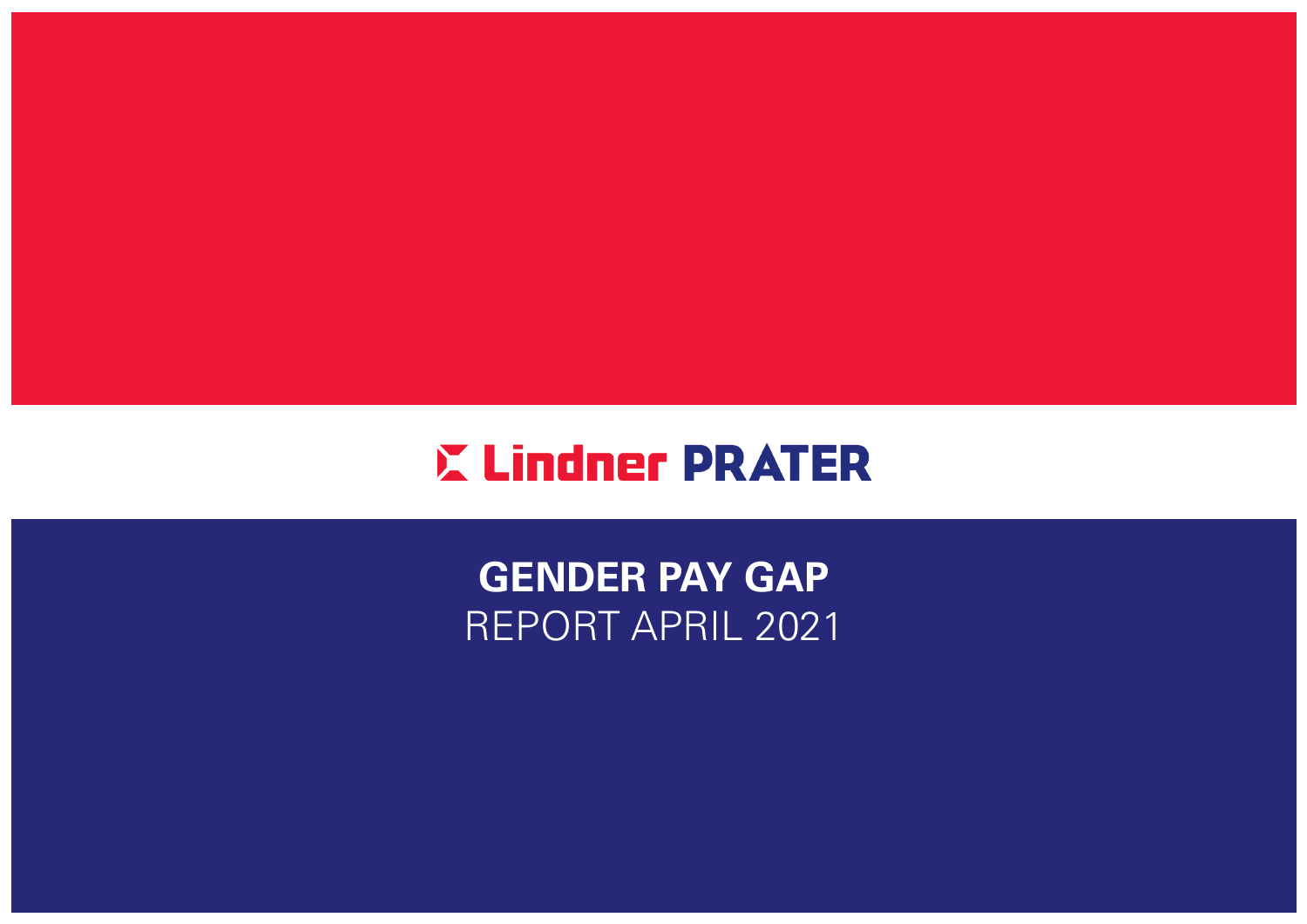### **E Lindner PRATER**

## GENDER PAY GAP STATEMENT APRIL 2021

Lindner Prater Ltd is the UK's leading specialist building envelope contractor, and we are proud to be a trusted partner to our clients across all sectors of the construction industry – commercial, leisure, retail, aviation, healthcare, industrial, residential and stadia developments. It is our strong belief that our strategies of inclusion and our values of diversity are integral to our business success.

It is evident that construction continues to be a male-dominated sector and has one of the largest gaps in the average earnings of male and female employees in the country. In common with many others across the sector, we are making efforts to reduce our gender pay gap, however, still relatively few women occupy senior positions within our business. We have introduced leadership training for all our managers and continued to promote learning opportunities across our business in an effort to ensure access to development for all. Whilst the majority of our new recruits continue to be predominantly male, we have actively committed to promoting careers in construction for women and as a result just under 30% of our new apprentice population are women. This is a statistic that compares favourably with our overall proportion of women which sits at just 13.5% of our employee population, telling us that we need to continue to work to actively promote careers in our sector and our business to women.

We have continued to review our structure and transparency in terms of pay and reward, focusing on our job families in order that work of equal value can be fairly audited and issues with pay easily highlighted and addressed. We have extended this approach to include the entire business from this year. We had previously included our equality, diversity and inclusion training as part of our mandatory e-learning suite and it now forms part of our induction activities, so as to provide everyone with awareness of diversity and inclusion and information to take steps to improve equality wherever we can.

Following a consultation exercise with our business we have revised our approach to flexibility at work as a business and introduced consistent flexible working arrangements – being concerned to balance the needs of our entire workforce and avoid the creation of two distinct tiers (those that can and who cannot work flexibly).

As we have previously stated, we believe that there is a lot more work to do – and we are committed to achieving the targets we've set ourselves within our associated action plan.

I confirm that the Gender Pay Gap data contained within this report for Prater Ltd is accurate and has been produced in accordance with the guidance on Managing Gender Pay Reporting developed by the Advisory Conciliation and Arbitration Service (ACAS).



GAVIN HAMBLETT MANAGING DIRECTOR